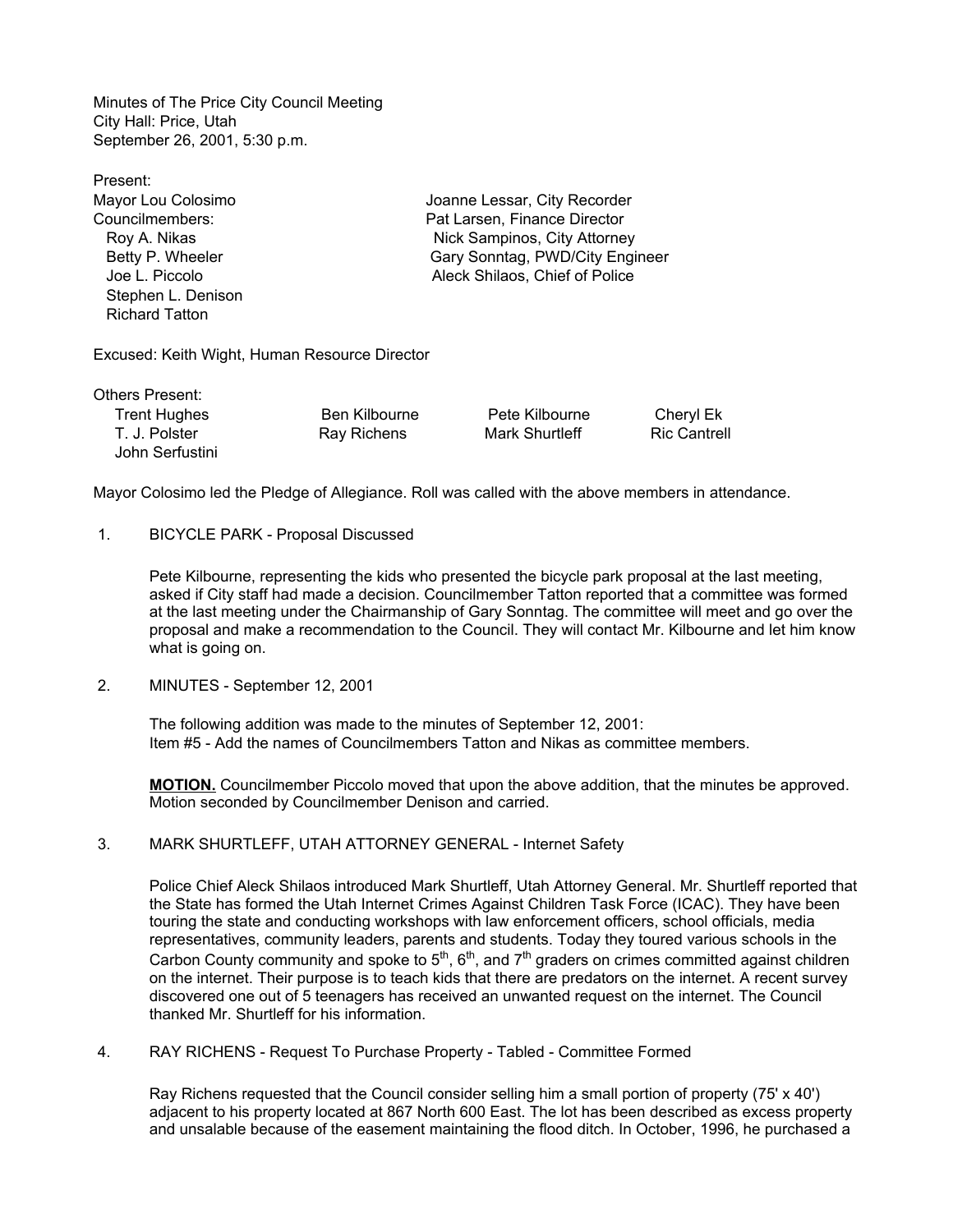similar portion (75' x 35') in the same area. The Council discussed the request and the need to maintain the easement for the drainage ditch. Before a decision is reached, it was recommended that a committee be appointed to review this to determine what alternative options there may be for drainage and if this property can be split between the other adjacent property owners or if it can be used for a building lot. MOTION. Councilmember Denison moved that a committee, comprised of himself, Councilmember Nikas, Gary Sonntag, and Nick Sampinos, be appointed to review the request and report back to the Council. Motion seconded by Councilmember Piccolo and carried.

### September 26, 2001

#### 5. UNITED WAY SKATE FOR LIFE - Permission To Use Skate Park

T. J. Polster, representing the United Way, requested permission to use the skate park for the United Way Skate For Life fund raiser. Funds from this event will go towards the Literacy Project. They plan to hold the tournament on Saturday, October 20<sup>th</sup>, from 8:00 a.m. to 5:00 p.m. There will be door prizes and life music by a DJ. They cleaned up the skate park approximately three weeks ago and will clean it up after the tournament. Carbon Recreation will allow them to use their liability insurance in case of an accident. Later that night, they will join the College of Eastern Utah Sun Center and sponsor a dance to be held at the CEU Student Center. Funds from the dance will be donated to the disaster relief fund for the September 11, 2001 tragedy. **MOTION.** Councilmember Tatton moved that United Way be allowed to use the skate park as requested above. Motion seconded by Councilmember Piccolo and carried.

6. LIONS CLUB - Rental Fees Waived For Washington Park Pavilion

MOTION. Councilmember Nikas moved that with the exception of hard costs, that the verbal approval given to waive rental fees for use of the Washington Park pavilion by the Lions Club be ratified. Motion seconded by Councilmember Tatton and carried.

 7. FAMILY CHILDREN'S JUSTICE CENTER HARVEST BALL - Local Consent For Temporary Liquor Permit

**MOTION.** Councilmember Nikas moved that verbal approval given to the Family Children's Justice Center for a temporary liquor permit to sponsor their Harvest Ball on Saturday, October 27, 2001, be ratified. Motion seconded by Councilmember Wheeler and carried.

8. CARBON COUNTY HUMANE SOCIETY - Rental Fees Waived For Civic Auditorium

MOTION. Councilmember Wheeler moved that with the exception of hard costs, that rental fees be waived for use of the Civic Auditorium by the Carbon County Humane Society for the purpose of sponsoring a ballet performance as a fund raising event. Motion seconded by Councilmember Tatton and carried.

9. PINNACLE CANYON ACADEMY - Rental Fees Waived For Civic Auditorium

**MOTION.** Councilmember Wheeler moved that with the exception of hard costs, that rental fees be waived for use of the Civic Auditorium on Friday and Saturday, October 26 and 27, 2001, by the Pinnacle Canyon Academy to conduct the Governor's Music and Education Program for the 2002 Olympics entitled "Light The Dream Within". Motion seconded by Councilmember Tatton and carried.

10. YOUTH CITY COUNCIL SWEARING IN - Tabled

MOTION. Councilmember Wheeler moved that since the Youth City Council was not present, that the swearing in be tabled. Motion seconded by Councilmember Piccolo and carried.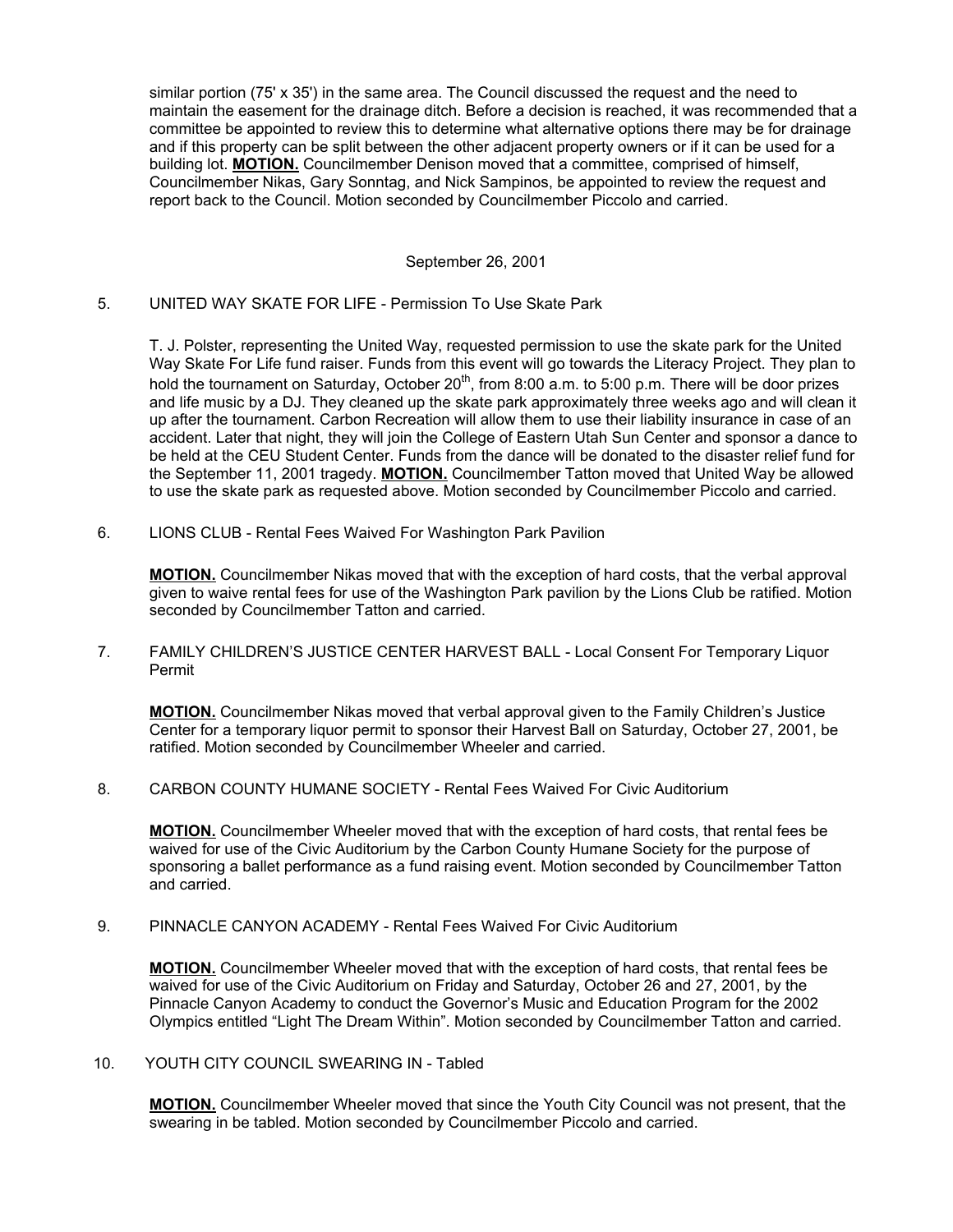# 11. COMMUNITY GARDENS - Permission To Contact Property Owners

Councilmember Denison presented an aerial photograph of an area in the vicinity of 700 North and  $7<sup>th</sup>$ East for the possibility of constructing a community garden. The two property owners involved are the school district and an LDS Church. He requested permission to contact these entities about the possibility of the City taking over the property and utilizing it as a community garden. MOTION. Councilmember Dension moved that the request be granted. Motion seconded by Councilmember Piccolo and carried.

# 12. HOLLBROOK COUNSELING SERVICES - Home Occupied Business Approved

Councilmember Piccolo reported that the Planning and Zoning Commission gave a favorable recommendation to Terry Holbrook to operate a counseling service from his home located at 1011 Covecrest, contingent upon customer parking being limited to the lot frontage and driveway. MOTION. Councilmember Piccolo moved that the business be approved per the above contingency and upon the purchase of a business license. Motion seconded by

# September 26, 2001

Councilmember Denison and carried.

### 13. KEY BANK - Conditional Use Permit Approved

Councilmember Piccolo reported that the Planning and Zoning Commission gave a favorable recommendation to the request of Key Bank, 690 East Main, to change a monument sign to a pole mounted sign. **MOTION.** Councilmember Piccolo moved that the request be approved and that a Conditional Use Permit be approved. Motion seconded by Councilmember Wheeler and carried.

14. FOUR CORNERS MENTAL HEALTH - Preliminary and Final Approval, Conditional Use Permit

Councilmember Piccolo reported that the Planning and Zoning Commission gave a favorable recommendation for preliminary and final approval to Four Corners Mental Health to construct a club house and casement management building at 77 South 600 East per the following contingencies; sight obscuring fence, Development Improvement Agreement, drainage easement from their property to 1<sup>st</sup> South, and letter of approval from PRWID. MOTION. Councilmember Piccolo moved that preliminary and final approval be given per the above contingencies and that a Conditional Use Permit be issued. Motion seconded by Councilmember Denison and carried.

### 15. SHANE HENRIE, FRANK PERO (CARBON COUNTY) DRUG TASK FORCE - Travel Approved

Mayor Colosimo presented the following travel request:

Shane Henrie, Frank Pero (Carbon County) Drug Task Force - Utah Narcotics Association, October 1-5, St. George, Utah

MOTION. Councilmember Piccolo moved that the travel be approved. Motion seconded by Councilmember Denison and carried.

16. GARY SONNTAG, JERRY WRIGHT - Travel Approved

Mayor Colosimo presented the following travel requests: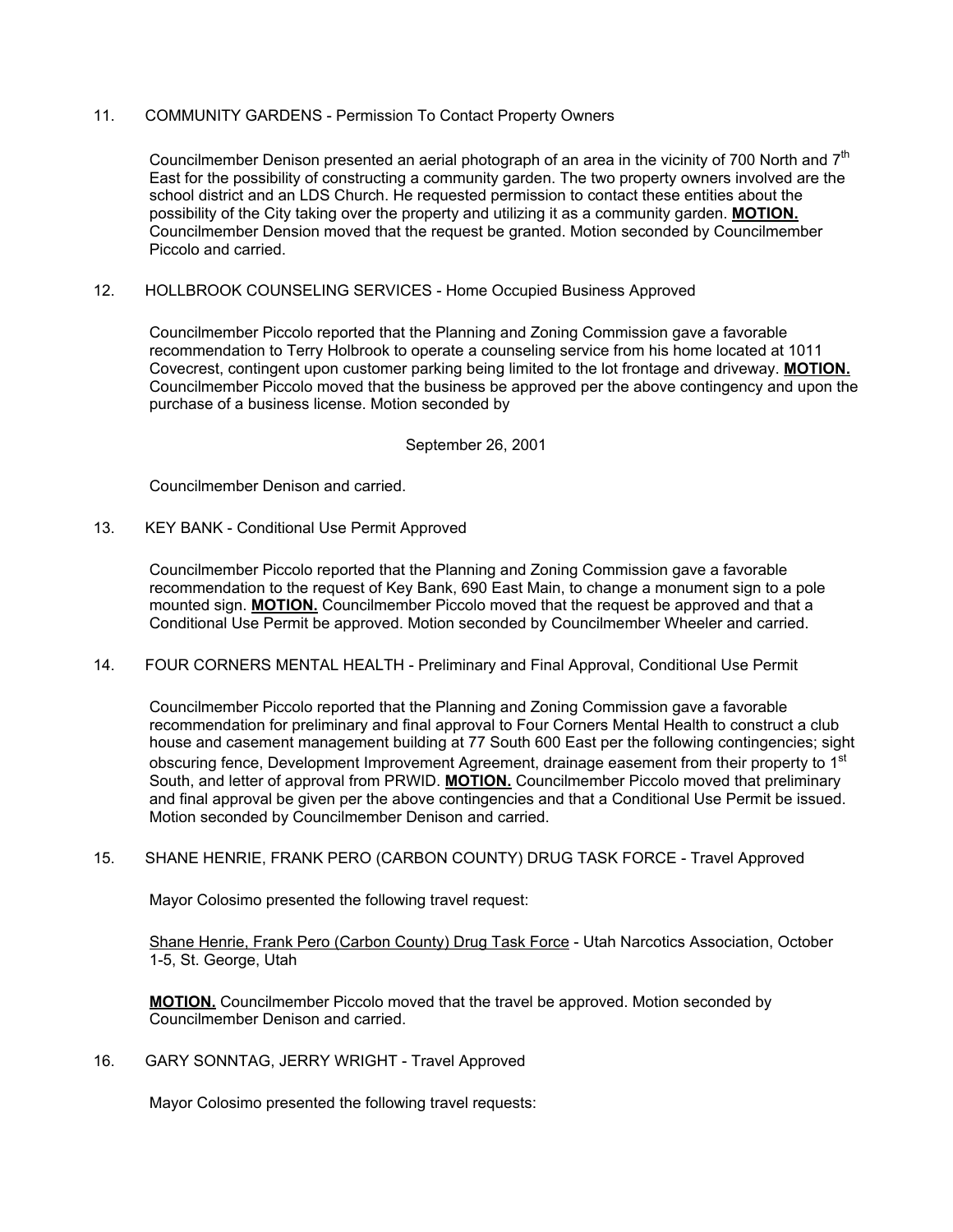Gary Sonntag - Utah Floodplain Management Association, October 18, 19, Moab, Utah Jerry Wright - 2001 Water Planning Conference, ULCT, October 10-12, Springdale, Utah

**MOTION.** Councilmember Wheeler moved that the travel be approved. Motion seconded by Councilmember Nikas and carried.

17. CHRISTINE WOOD, JOHN SERFUSTINI, LEA COTTER - Appointment As Library Boardmembers

Mayor Colosimo recommended that Christine Wood, John Serfustini and Lea Cotter be appointed as Library Boardmembers. **MOTION.** Councilmember Wheeler moved that the recommendation be approved. Motion seconded by Councilmember Tatton and carried.

18. PURCHASE OF INFARED HEATING SYSTEM - Permission To Prepare Specifications and Advertise To Receive Bids

**MOTION.** Councilmember Denison moved that permission be given to the Fire Department to prepare specifications and advertise to receive bids for an infared heating system. Motion seconded by Councilmember Piccolo and carried.

19. COMMUNITY DEVELOPMENT BLOCK GRANT 2002-2003 - Application and Public Hearing

Gary Sonntag reported that the City has received an invitation to apply for a Community Development Block Grant for the Year 2002-2003. He requested permission to make an application for this grant and to schedule a public hearing to receive comments from the public on potential projects. **MOTION.** Councilmember Denison moved that the request be granted and that a public hearing be held Wednesday, October 24, 2001. Motion seconded by

September 26, 2001

Councilmember Nikas and carried.

### 20. JUDGES OF ELECTION - Approved

Joanne Lessar presented the following list of Judges of Election for the Primary and General Elections scheduled for October 2 and November 6 respectively and requested that they be approved.

**East Price #17 - Dorothy Young, Sally Thompson, Janet Warren** Mary Christensen, Alternate Judge

South Price, #18 - LaRue Bate, Clyta Richens, Velora Anderson Cindy Marshall, Alternate Judge

Castle Heights North #30 - Lynnette Potts, Korreen Horrocks, Laurie Nelson Tami Campbell, Alternate Judge

 Central Price #31 - Nola Vogrinec, Lola Stuart, Nina Hunt Carol Roundy, Alternate Judge

Northeast Price #32 - Ruth Burgess, Pat Marinoni, Lois Lundberg Gloria T. Patterson, Alternate Judge

 North Price #33 - Florence Sealey, Rose Denison, JoAnn Kissell Sharon Juliano, Alternate Judge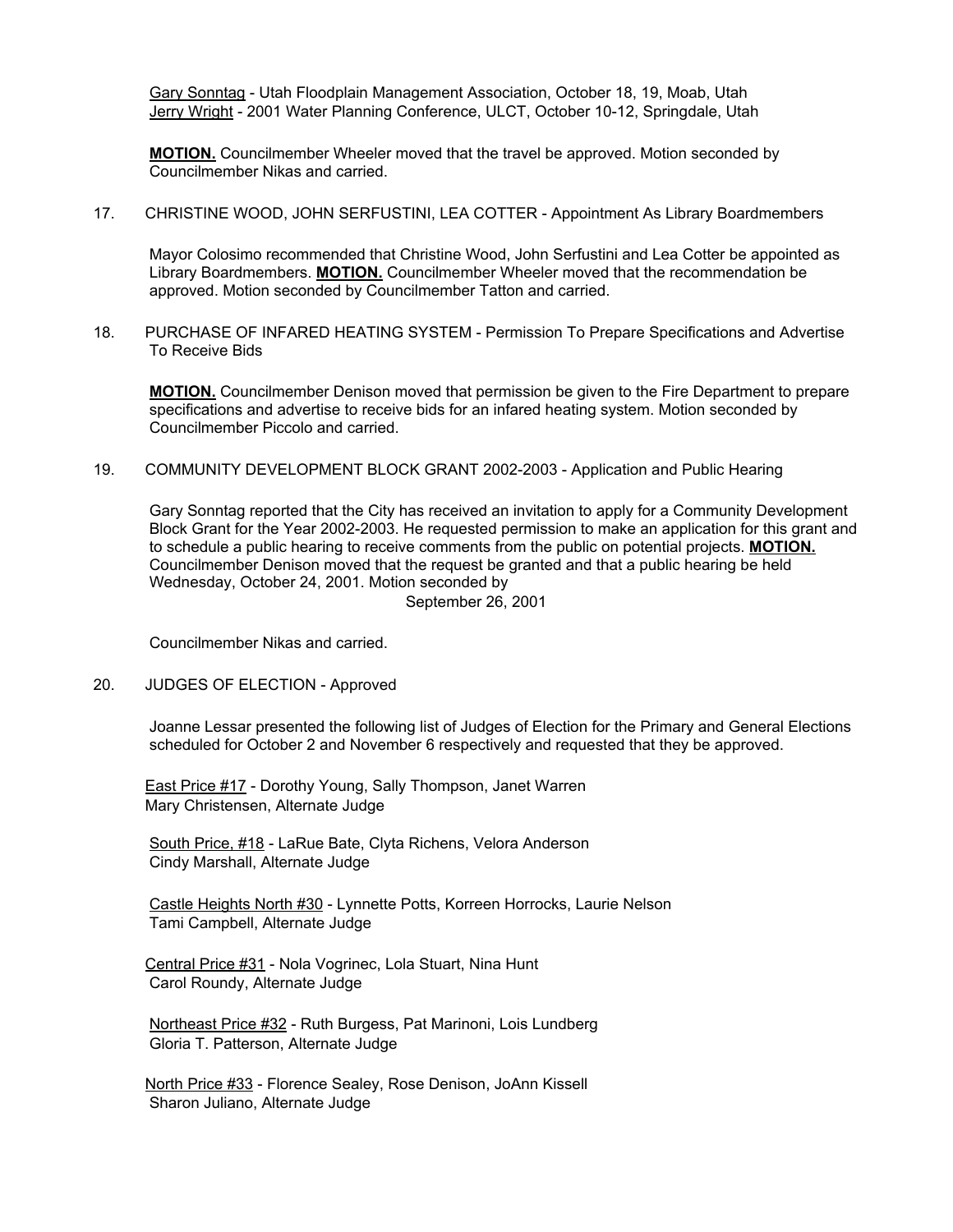Castle Heights #34 - Barbara G. Savage, Dana Dimick, Jayline Gardner Joanne Bean, Alternate Judge

**MOTION.** Councilmember Piccolo moved that the Judges of Election be approved. Motion seconded by Councilmember Wheeler and carried.

21. PAYMENT FOR JUDGES OF ELECTION - Approved

Joanne Lessar recommended that the Judges of Election for the Primary and General Elections be paid \$60.00/day. **MOTION.** Councilmember Piccolo moved that the recommendation be approved. Motion seconded by Councilmember Wheeler and carried.

22. PRICE RIVER WATER IMPROVEMENT DISTRICT - Sewer Line Billing Issue (Market Express/Car Wash) - Committee Recommendation Approved

Councilmember Denison reported that the committee assigned to review the sewer line billing issue on the Market Express/Car Wash facility met again and recommended that the fees be split. The total bill was \$14,700. The amount owed to Price River Water Improvement District was \$10,800. The committee recommended that the City waive their portion of the difference between the \$10,800 and \$14,700., as it was a billing error on the part of the City in not getting it entered as an active account on the computer system. In addition, that we offset part of what goes to PRWID in the amount of \$3,100. Market Express (Kiahtipes's) would then pay \$6,800 and PRWID would absorb the difference. This same recommendation will go before the Price River Water Improvement District Board. MOTION. Councilmember Denison moved that the above recommendation be approved. Motion seconded by Councilmember Tatton and carried.

23. WATER TRANSMISSION LINE - Update

Councilmember Denison reported that he and City staff had met with Hansen, Allen and Luce to review the preliminary engineering for the Water Transmission Line. It is progressing very well. There were a few concerns regarding the interconnections with PRWID as well as how to serve the outside water users. Staff will review these concerns with PRWID. A bid opening has been planned for December  $19<sup>th</sup>$ , 2001, and if possible, as early as December  $12<sup>th</sup>$ .

### September 26, 2001

# 24. PRICE/WELLINGTON CONTROL BOARD - Update

Councilmember Nikas reported that he was informed late this afternoon that the Price/Wellington Control Board did not get funded in the current cycle for the canal and laterals. The request reflected approximately a \$28/ton savings. Numerous projects were funded which used the entire funds at \$26/ton. A second request or a new proposal will be resubmitted for the next funding cycle.

25. DAUGHTERS OF UTAH PIONEERS - Pioneer Park Cabin

Nick Sampinos reported that he has prepared a proposed agreement between the City and the Daughters of Utah Pioneers concerning the Pioneer Park cabin located at Pioneer Park. He has forwarded the agreement and is waiting for a reply.

26. WIX PLAZA - Update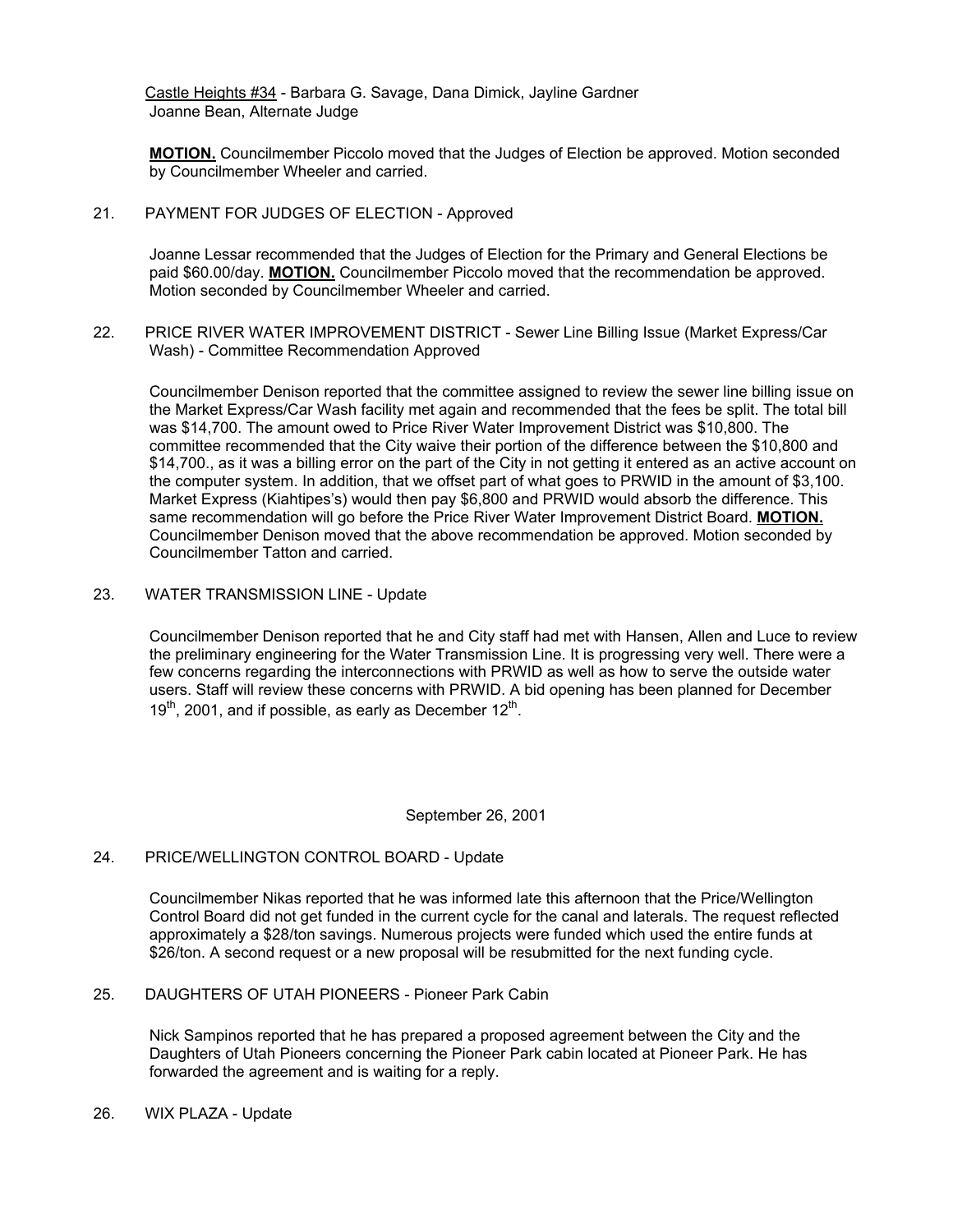Nick Sampinos reported that Richard Morley contacted him and would like to revisit the issue of leasing the City-owned parking spaces adjacent to Wix Plaza. Nick stated that he will either meet with Mr. Morley or send him a letter outlining the Council's discussion and previous findings and show him the deeddepicting the easement. Mr. Morley seems to be confused on

the 10' easement that was allowed him, Price City, and the Methodist Church.

# 27. ORDINANCE #2001-011 - Rezoning of Northeast Price From SF6 To NC

Nick Sampinos presented Ordinance #2001-011, an ordinance amending a portion of the 1997 Land Development Code, as adopted by Price City, Utah, by Ordinance #96-007, or any amendments thereto, by changing a Single Family (SF-6) Zone to Neighborhood Commercial (NC) Zone within the corporate limits of Price City and providing for the effective date thereof. This rezoning is located east of the intersection of  $8<sup>th</sup>$  North and Cedar Hills Drive in Northeast Price. **MOTION.** Councilmember Piccolo moved that Ordinance #2001-011 be adopted, that the Mayor and City Recorder be authorized to sign the ordinance and that it become effective upon publication. Motion seconded by Councilmember Nikas and carried.

28. GARY CHRISTENSEN - 505 East 500 South, Irrigation Ditch - Update

Gary Sonntag reported that he made two attempts and been unable to contact Gary Christensen regarding the irrigation ditch issue at his property located at 505 East 500 South. He will continue trying to contact him.

29. EMIL SIMONE - 359 East 2<sup>nd</sup> North, Drainage

Gary Sonntag reported that he has reviewed the drainage issue at the Emil Simone residence located at 359 East 2<sup>nd</sup> North. Sometime in the past, there was a drainage area on Mr. Simone's north fence line that would catch water coming from the north and deliver it towards 300 East. Through time, that waterway has been filled in and is no longer there. There is no place for this water to go. There is an irrigation ditch on Mr. Simone's property where he takes water from 400 East and uses that water and any excess goes through his property to 200 North. Mr. Simone has experienced continual flooding that comes from the north down an alley which is a dead end street. Mr. Simone is in the process of building a concrete retaining wall that will dam the water. The water will come down the street, hit the retaining wall and pond into a lake. The water can be drained, but it will be necessary to go through private property and develop a drainage system to handle the water. It was recommended that perhaps a pipe could be placed in the ground and divert the water to the existing irrigation ditch. Mr. Sonntag stated that he will look into this possibility.

### 30. VERN JONES - Retirement, Temporary Assignments

Mayor Colosimo reported that Vern Jones, Community Administrator, is retiring effective October 1, 2001. He recommended that Councilmember Denison be asked to handle Vern's duties until a decision is made to replace the position. The Council discussed how this should be handled, such as payment, etc. It was recommended that each Councilmember step in and help in their respective departments. The Council directed Mayor Colosimo to contract as he sees

### September 26, 2001

necessary to fill that position over the next 90 days.

31. EXECUTIVE SESSION - Internal Investigation